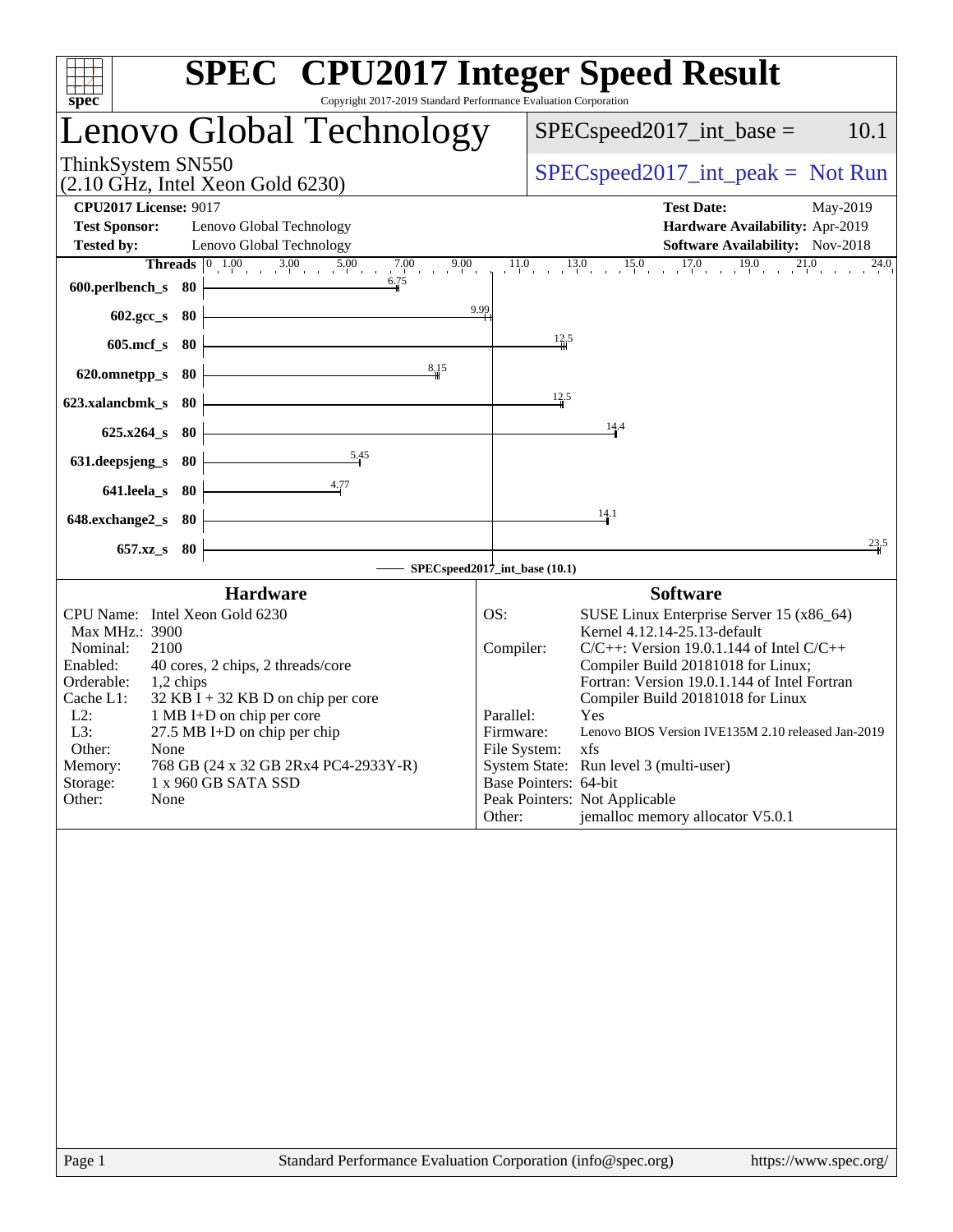

## Lenovo Global Technology

 $SPEC speed2017\_int\_base = 10.1$ 

(2.10 GHz, Intel Xeon Gold 6230)

ThinkSystem SN550<br>  $SPEC speed2017\_int\_peak = Not Run$ 

**[Test Sponsor:](http://www.spec.org/auto/cpu2017/Docs/result-fields.html#TestSponsor)** Lenovo Global Technology **[Hardware Availability:](http://www.spec.org/auto/cpu2017/Docs/result-fields.html#HardwareAvailability)** Apr-2019

**[CPU2017 License:](http://www.spec.org/auto/cpu2017/Docs/result-fields.html#CPU2017License)** 9017 **[Test Date:](http://www.spec.org/auto/cpu2017/Docs/result-fields.html#TestDate)** May-2019 **[Tested by:](http://www.spec.org/auto/cpu2017/Docs/result-fields.html#Testedby)** Lenovo Global Technology **[Software Availability:](http://www.spec.org/auto/cpu2017/Docs/result-fields.html#SoftwareAvailability)** Nov-2018

## **[Results Table](http://www.spec.org/auto/cpu2017/Docs/result-fields.html#ResultsTable)**

|                                      | <b>Base</b>    |                |       |                |       |                | <b>Peak</b> |                |                |              |                |              |                |              |
|--------------------------------------|----------------|----------------|-------|----------------|-------|----------------|-------------|----------------|----------------|--------------|----------------|--------------|----------------|--------------|
| <b>Benchmark</b>                     | <b>Threads</b> | <b>Seconds</b> | Ratio | <b>Seconds</b> | Ratio | <b>Seconds</b> | Ratio       | <b>Threads</b> | <b>Seconds</b> | <b>Ratio</b> | <b>Seconds</b> | <b>Ratio</b> | <b>Seconds</b> | <b>Ratio</b> |
| $600.$ perlbench $\mathsf{S}$        | 80             | 265            | 6.71  | 261            | 6.79  | 263            | 6.75        |                |                |              |                |              |                |              |
| $602 \text{.} \text{gcc}\text{_<}$ s | 80             | 396            | 10.1  | 399            | 9.99  | 407            | 9.79        |                |                |              |                |              |                |              |
| $605$ .mcf s                         | 80             | 378            | 12.5  | 377            | 12.5  | 374            | 12.6        |                |                |              |                |              |                |              |
| 620.omnetpp_s                        | 80             | 202            | 8.08  | 200            | 8.15  | 199            | 8.20        |                |                |              |                |              |                |              |
| 623.xalancbmk s                      | 80             | 114            | 12.4  | 114            | 12.5  | 113            | 12.5        |                |                |              |                |              |                |              |
| 625.x264 s                           | 80             | 123            | 14.4  | 123            | 14.3  | 123            | 14.4        |                |                |              |                |              |                |              |
| 631.deepsjeng_s                      | 80             | 263            | 5.45  | 264            | 5.44  | 263            | 5.45        |                |                |              |                |              |                |              |
| $641$ .leela_s                       | 80             | 358            | 4.76  | 358            | 4.77  | 358            | 4.77        |                |                |              |                |              |                |              |
| 648.exchange2_s                      | 80             | 209            | 14.1  | 209            | 14.0  | 209            | 14.1        |                |                |              |                |              |                |              |
| $657.xz$ s                           | 80             | 263            | 23.5  | 262            | 23.6  | 263            | 23.5        |                |                |              |                |              |                |              |
| $SPEC speed2017$ int base =          |                |                | 10.1  |                |       |                |             |                |                |              |                |              |                |              |

**[SPECspeed2017\\_int\\_peak =](http://www.spec.org/auto/cpu2017/Docs/result-fields.html#SPECspeed2017intpeak) Not Run**

Results appear in the [order in which they were run.](http://www.spec.org/auto/cpu2017/Docs/result-fields.html#RunOrder) Bold underlined text [indicates a median measurement.](http://www.spec.org/auto/cpu2017/Docs/result-fields.html#Median)

### **[Operating System Notes](http://www.spec.org/auto/cpu2017/Docs/result-fields.html#OperatingSystemNotes)**

Stack size set to unlimited using "ulimit -s unlimited"

## **[General Notes](http://www.spec.org/auto/cpu2017/Docs/result-fields.html#GeneralNotes)**

Environment variables set by runcpu before the start of the run: KMP AFFINITY = "granularity=fine, scatter" LD\_LIBRARY\_PATH = "/home/cpu2017-1.0.5-ic19.0u1/lib/intel64" LD\_LIBRARY\_PATH = "\$LD\_LIBRARY\_PATH:/home/cpu2017-1.0.5-ic19.0u1/je5.0.1-64" OMP\_STACKSIZE = "192M" Binaries compiled on a system with 1x Intel Core i9-7900X CPU + 32GB RAM memory using Redhat Enterprise Linux 7.5 Transparent Huge Pages enabled by default Prior to runcpu invocation Filesystem page cache synced and cleared with: sync; echo 3> /proc/sys/vm/drop\_caches NA: The test sponsor attests, as of date of publication, that CVE-2017-5754 (Meltdown) is mitigated in the system as tested and documented. Yes: The test sponsor attests, as of date of publication, that CVE-2017-5753 (Spectre variant 1) is mitigated in the system as tested and documented. Yes: The test sponsor attests, as of date of publication, that CVE-2017-5715 (Spectre variant 2) is mitigated in the system as tested and documented. Yes: The test sponsor attests, as of date of publication, that CVE-2018-3640 (Spectre variant 3a) is mitigated in the system as tested and documented. Yes: The test sponsor attests, as of date of publication, that CVE-2018-3639 (Spectre variant 4) is mitigated in the system as tested and documented. jemalloc, a general purpose malloc implementation built with the RedHat Enterprise 7.5, and the system compiler gcc 4.8.5 **(Continued on next page)**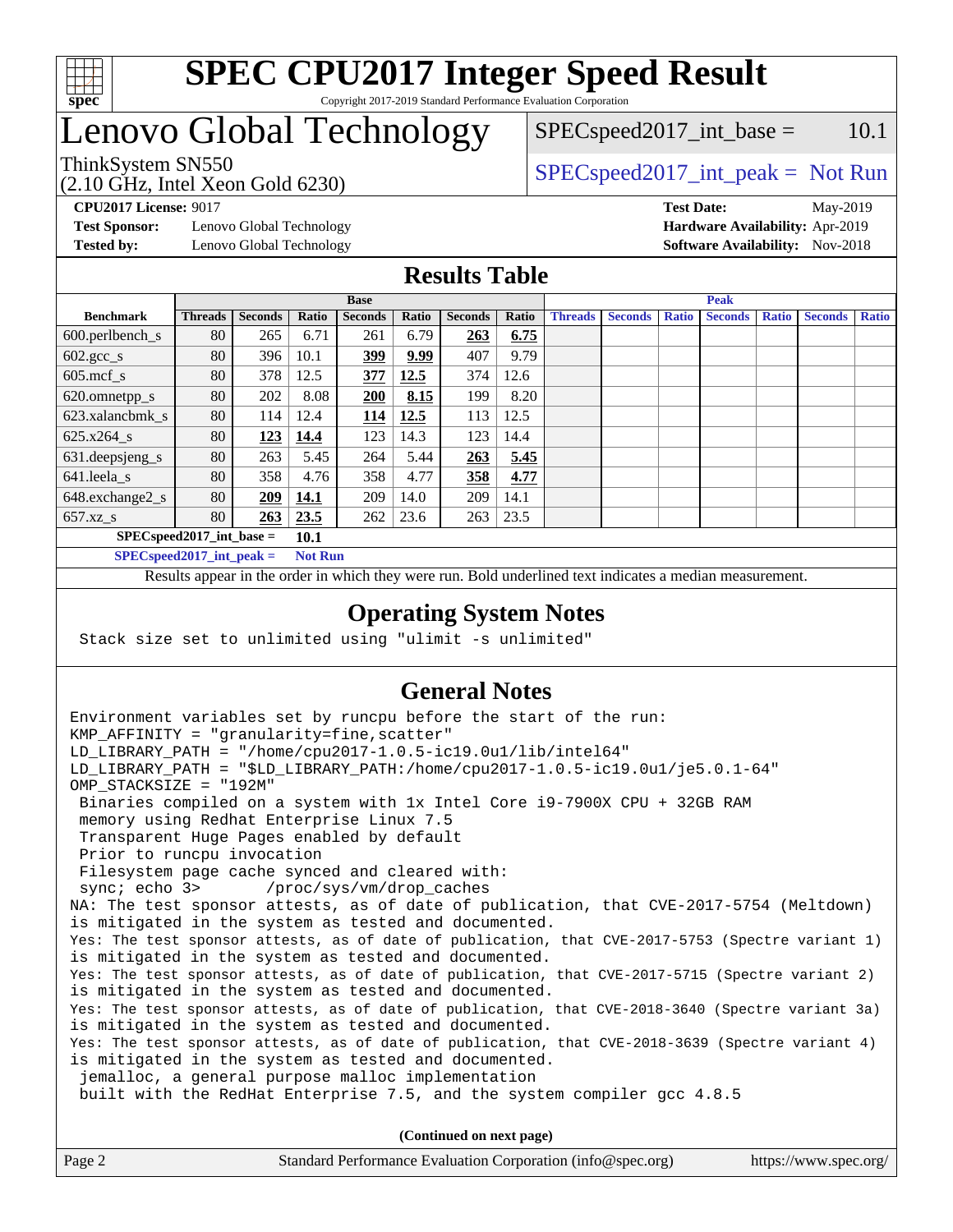

# **[SPEC CPU2017 Integer Speed Result](http://www.spec.org/auto/cpu2017/Docs/result-fields.html#SPECCPU2017IntegerSpeedResult)**

Copyright 2017-2019 Standard Performance Evaluation Corporation

## Lenovo Global Technology

ThinkSystem SN550<br>  $(2.10 \text{ GHz. Intel Yoon Gold } 6230)$  [SPECspeed2017\\_int\\_peak =](http://www.spec.org/auto/cpu2017/Docs/result-fields.html#SPECspeed2017intpeak) Not Run

 $SPECspeed2017\_int\_base = 10.1$ 

(2.10 GHz, Intel Xeon Gold 6230)

**[Test Sponsor:](http://www.spec.org/auto/cpu2017/Docs/result-fields.html#TestSponsor)** Lenovo Global Technology **[Hardware Availability:](http://www.spec.org/auto/cpu2017/Docs/result-fields.html#HardwareAvailability)** Apr-2019 **[Tested by:](http://www.spec.org/auto/cpu2017/Docs/result-fields.html#Testedby)** Lenovo Global Technology **[Software Availability:](http://www.spec.org/auto/cpu2017/Docs/result-fields.html#SoftwareAvailability)** Nov-2018

**[CPU2017 License:](http://www.spec.org/auto/cpu2017/Docs/result-fields.html#CPU2017License)** 9017 **[Test Date:](http://www.spec.org/auto/cpu2017/Docs/result-fields.html#TestDate)** May-2019

## **[General Notes \(Continued\)](http://www.spec.org/auto/cpu2017/Docs/result-fields.html#GeneralNotes)**

sources available from jemalloc.net or <https://github.com/jemalloc/jemalloc/releases>

## **[Platform Notes](http://www.spec.org/auto/cpu2017/Docs/result-fields.html#PlatformNotes)**

| Page 3                   |                                                                                                                                                                                                                                                                                                                       | Standard Performance Evaluation Corporation (info@spec.org)                                                                                                                                                                                                                                                                                                                  | https://www.spec.org/ |  |
|--------------------------|-----------------------------------------------------------------------------------------------------------------------------------------------------------------------------------------------------------------------------------------------------------------------------------------------------------------------|------------------------------------------------------------------------------------------------------------------------------------------------------------------------------------------------------------------------------------------------------------------------------------------------------------------------------------------------------------------------------|-----------------------|--|
| (Continued on next page) |                                                                                                                                                                                                                                                                                                                       |                                                                                                                                                                                                                                                                                                                                                                              |                       |  |
|                          | From 1scpu:<br>Architecture:<br>$CPU$ op-mode( $s$ ):<br>Byte Order:<br>CPU(s):<br>On-line CPU(s) list: $0-79$<br>Thread(s) per core:<br>$Core(s)$ per socket:<br>Socket(s):<br>NUMA $node(s):$<br>Vendor ID:<br>CPU family:<br>Model:<br>Model name:                                                                 | x86_64<br>$32$ -bit, $64$ -bit<br>Little Endian<br>80<br>2<br>20<br>$\overline{2}$<br>2<br>GenuineIntel<br>6<br>85<br>$Intel(R)$ Xeon $(R)$ Gold 6230 CPU @ 2.10GHz                                                                                                                                                                                                          |                       |  |
|                          | From /proc/cpuinfo<br>2 "physical id"s (chips)<br>80 "processors"<br>cpu cores : 20<br>siblings : 40                                                                                                                                                                                                                  | model name: $Intel(R)$ Xeon $(R)$ Gold 6230 CPU @ 2.10GHz<br>cores, siblings (Caution: counting these is hw and system dependent. The following<br>excerpts from /proc/cpuinfo might not be reliable. Use with caution.)<br>physical 0: cores 0 1 2 3 4 8 9 10 11 12 16 17 18 19 20 24 25 26 27 28<br>physical 1: cores 0 1 2 3 4 8 9 10 11 12 16 17 18 19 20 24 25 26 27 28 |                       |  |
|                          | For more information on this section, see                                                                                                                                                                                                                                                                             | SUT (System Under Test) info as seen by some common utilities.<br>https://www.spec.org/cpu2017/Docs/config.html#sysinfo                                                                                                                                                                                                                                                      |                       |  |
|                          | Choose Operating Mode set to Custom Mode<br>Energy Efficient Turbo set to Disable<br>C-States set to Disable<br>Page Policy set to Adaptive<br>Trusted Execution Technology set to Enable<br>Workload Configuration set to I/O Sensitive<br>Stale AtoS set to Enable<br>running on linux-4brr Mon May 6 10:28:39 2019 | Platform Controlled Type set to Efficiency-Favor Power<br>Sysinfo program /home/cpu2017-1.0.5-ic19.0ul/bin/sysinfo<br>Rev: r5974 of 2018-05-19 9bcde8f2999c33d61f64985e45859ea9                                                                                                                                                                                              |                       |  |
|                          | BIOS configuration:                                                                                                                                                                                                                                                                                                   |                                                                                                                                                                                                                                                                                                                                                                              |                       |  |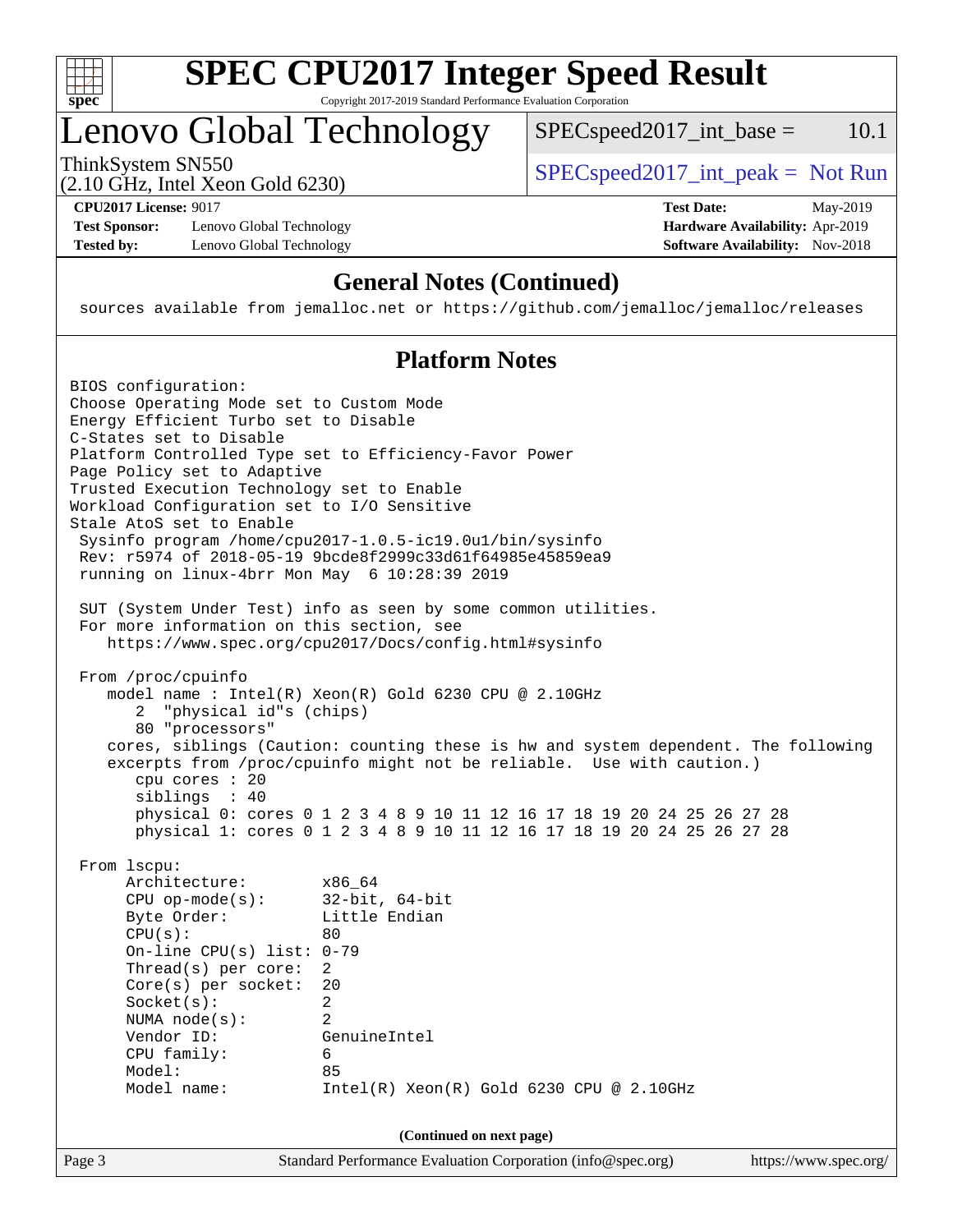

Lenovo Global Technology

 $SPEC speed2017\_int\_base = 10.1$ 

(2.10 GHz, Intel Xeon Gold 6230)

ThinkSystem SN550<br>  $SPEC speed2017\_int\_peak = Not Run$ 

**[Test Sponsor:](http://www.spec.org/auto/cpu2017/Docs/result-fields.html#TestSponsor)** Lenovo Global Technology **[Hardware Availability:](http://www.spec.org/auto/cpu2017/Docs/result-fields.html#HardwareAvailability)** Apr-2019 **[Tested by:](http://www.spec.org/auto/cpu2017/Docs/result-fields.html#Testedby)** Lenovo Global Technology **[Software Availability:](http://www.spec.org/auto/cpu2017/Docs/result-fields.html#SoftwareAvailability)** Nov-2018

**[CPU2017 License:](http://www.spec.org/auto/cpu2017/Docs/result-fields.html#CPU2017License)** 9017 **[Test Date:](http://www.spec.org/auto/cpu2017/Docs/result-fields.html#TestDate)** May-2019

#### **[Platform Notes \(Continued\)](http://www.spec.org/auto/cpu2017/Docs/result-fields.html#PlatformNotes)**

| Stepping:          | 6                                                            |  |  |  |  |
|--------------------|--------------------------------------------------------------|--|--|--|--|
| CPU MHz:           | 2100.000                                                     |  |  |  |  |
| BogoMIPS:          | 4200.00                                                      |  |  |  |  |
| Virtualization:    | $VT - x$                                                     |  |  |  |  |
| $L1d$ cache:       | 32K                                                          |  |  |  |  |
| $L1i$ cache:       | 32K                                                          |  |  |  |  |
| $L2$ cache:        | 1024K                                                        |  |  |  |  |
| $L3$ cache:        | 28160K                                                       |  |  |  |  |
| NUMA node0 CPU(s): | $0 - 19, 40 - 59$                                            |  |  |  |  |
| NUMA node1 CPU(s): | $20 - 39,60 - 79$                                            |  |  |  |  |
| F1200              | $f_{\text{D11}}$ $\text{cm0}$ $\text{d} \text{c}$ $\text{r}$ |  |  |  |  |

 Flags: fpu vme de pse tsc msr pae mce cx8 apic sep mtrr pge mca cmov pat pse36 clflush dts acpi mmx fxsr sse sse2 ss ht tm pbe syscall nx pdpe1gb rdtscp lm constant\_tsc art arch\_perfmon pebs bts rep\_good nopl xtopology nonstop\_tsc cpuid aperfmperf pni pclmulqdq dtes64 monitor ds\_cpl vmx smx est tm2 ssse3 sdbg fma cx16 xtpr pdcm pcid dca sse4\_1 sse4\_2 x2apic movbe popcnt tsc\_deadline\_timer aes xsave avx f16c rdrand lahf\_lm abm 3dnowprefetch cpuid\_fault epb cat\_l3 cdp\_l3 invpcid\_single ssbd mba ibrs ibpb stibp tpr\_shadow vnmi flexpriority ept vpid fsgsbase tsc\_adjust bmi1 hle avx2 smep bmi2 erms invpcid rtm cqm mpx rdt\_a avx512f avx512dq rdseed adx smap clflushopt clwb intel\_pt avx512cd avx512bw avx512vl xsaveopt xsavec xgetbv1 xsaves cqm\_llc cqm\_occup\_llc cqm\_mbm\_total cqm\_mbm\_local dtherm ida arat pln pts hwp\_epp pku ospke avx512\_vnni flush\_l1d arch\_capabilities

```
 /proc/cpuinfo cache data
cache size : 28160 KB
```
 From numactl --hardware WARNING: a numactl 'node' might or might not correspond to a physical chip. available: 2 nodes (0-1) node 0 cpus: 0 1 2 3 4 5 6 7 8 9 10 11 12 13 14 15 16 17 18 19 40 41 42 43 44 45 46 47 48 49 50 51 52 53 54 55 56 57 58 59 node 0 size: 386655 MB node 0 free: 380337 MB node 1 cpus: 20 21 22 23 24 25 26 27 28 29 30 31 32 33 34 35 36 37 38 39 60 61 62 63 64 65 66 67 68 69 70 71 72 73 74 75 76 77 78 79 node 1 size: 387012 MB node 1 free: 386143 MB node distances: node 0 1 0: 10 21 1: 21 10 From /proc/meminfo MemTotal: 792235696 kB HugePages\_Total: 0 Hugepagesize: 2048 kB From /etc/\*release\* /etc/\*version\* **(Continued on next page)**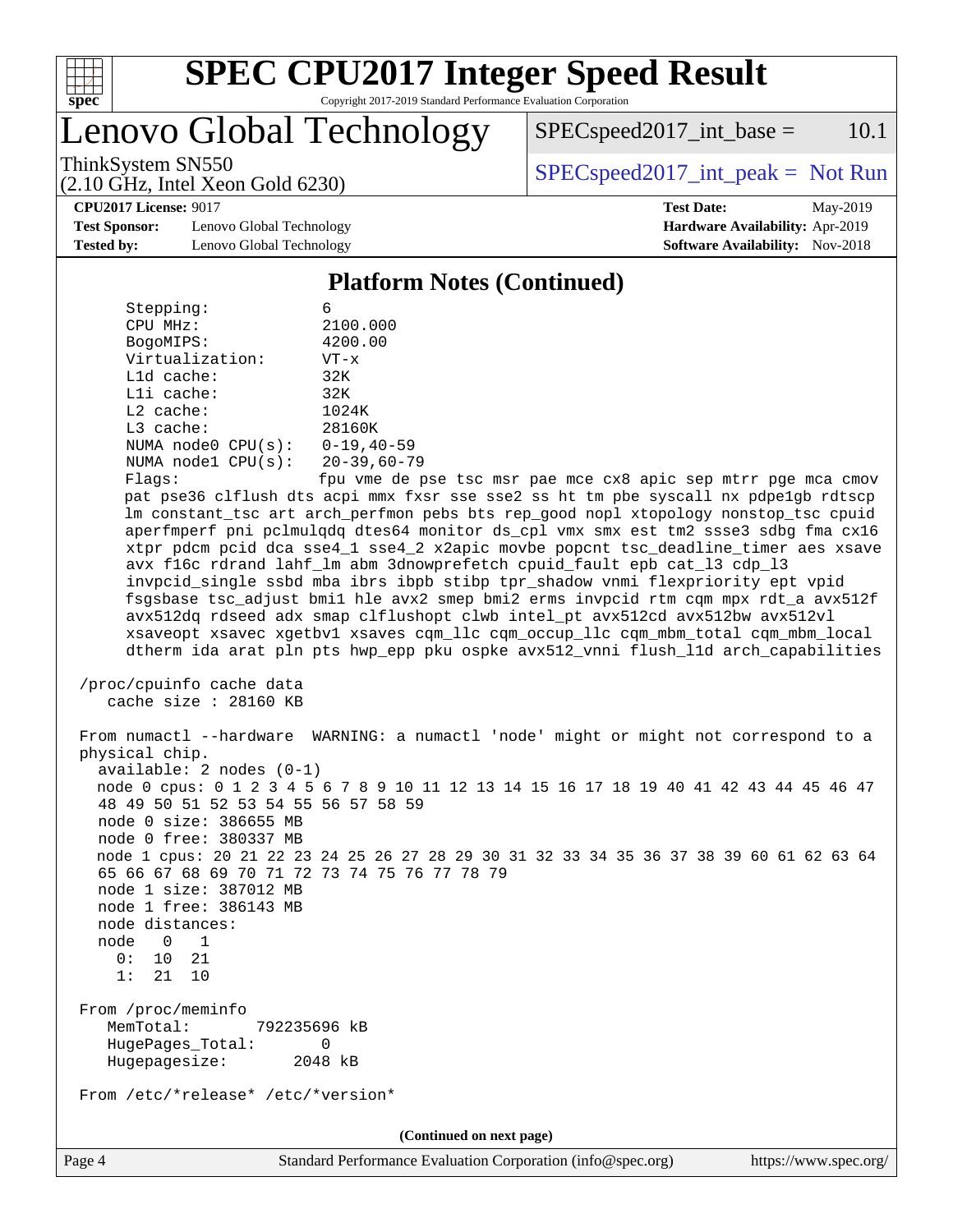

## Lenovo Global Technology

 $SPEC speed2017\_int\_base = 10.1$ 

(2.10 GHz, Intel Xeon Gold 6230)

ThinkSystem SN550  $SPEC speed2017\_int\_peak = Not Run$ 

**[Test Sponsor:](http://www.spec.org/auto/cpu2017/Docs/result-fields.html#TestSponsor)** Lenovo Global Technology **[Hardware Availability:](http://www.spec.org/auto/cpu2017/Docs/result-fields.html#HardwareAvailability)** Apr-2019 **[Tested by:](http://www.spec.org/auto/cpu2017/Docs/result-fields.html#Testedby)** Lenovo Global Technology **[Software Availability:](http://www.spec.org/auto/cpu2017/Docs/result-fields.html#SoftwareAvailability)** Nov-2018

**[CPU2017 License:](http://www.spec.org/auto/cpu2017/Docs/result-fields.html#CPU2017License)** 9017 **[Test Date:](http://www.spec.org/auto/cpu2017/Docs/result-fields.html#TestDate)** May-2019

### **[Platform Notes \(Continued\)](http://www.spec.org/auto/cpu2017/Docs/result-fields.html#PlatformNotes)**

 os-release: NAME="SLES" VERSION="15" VERSION\_ID="15" PRETTY\_NAME="SUSE Linux Enterprise Server 15" ID="sles" ID\_LIKE="suse" ANSI\_COLOR="0;32" CPE\_NAME="cpe:/o:suse:sles:15" uname -a: Linux linux-4brr 4.12.14-25.13-default #1 SMP Tue Aug 14 15:07:35 UTC 2018 (947aa51) x86\_64 x86\_64 x86\_64 GNU/Linux Kernel self-reported vulnerability status: CVE-2017-5754 (Meltdown): Not affected CVE-2017-5753 (Spectre variant 1): Mitigation: \_\_user pointer sanitization CVE-2017-5715 (Spectre variant 2): Mitigation: Indirect Branch Restricted Speculation, IBPB, IBRS\_FW run-level 3 May 6 10:27 SPEC is set to: /home/cpu2017-1.0.5-ic19.0u1 Filesystem Type Size Used Avail Use% Mounted on /dev/sda3 xfs 891G 46G 845G 6% / Additional information from dmidecode follows. WARNING: Use caution when you interpret this section. The 'dmidecode' program reads system data which is "intended to allow hardware to be accurately determined", but the intent may not be met, as there are frequent changes to hardware, firmware, and the "DMTF SMBIOS" standard. BIOS Lenovo -[IVE135M-2.10]- 01/16/2019 Memory: 24x Samsung M393A4K40CB2-CVF 32 GB 2 rank 2933 (End of data from sysinfo program)

## **[Compiler Version Notes](http://www.spec.org/auto/cpu2017/Docs/result-fields.html#CompilerVersionNotes)**

============================================================================== CC 600.perlbench\_s(base) 602.gcc\_s(base) 605.mcf\_s(base) 625.x264\_s(base) 657.xz\_s(base) ------------------------------------------------------------------------------ Intel(R) C Intel(R) 64 Compiler for applications running on Intel(R)  $64$ , Version 19.0.1.144 Build 20181018 Copyright (C) 1985-2018 Intel Corporation. All rights reserved. **(Continued on next page)**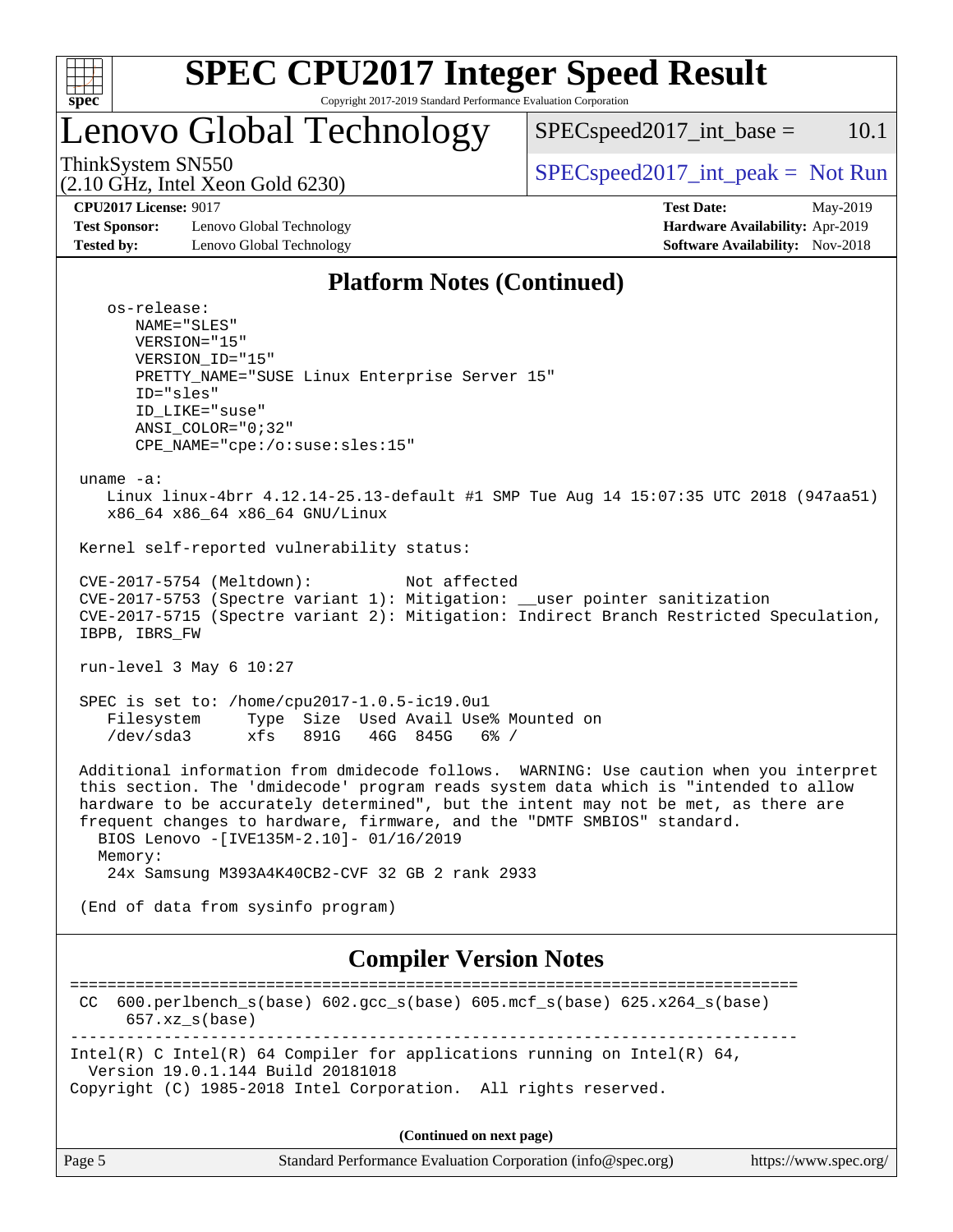

## Lenovo Global Technology

ThinkSystem SN550<br>  $SPEC speed2017\_int\_peak = Not Run$  $SPEC speed2017\_int\_base = 10.1$ 

(2.10 GHz, Intel Xeon Gold 6230)

**[Test Sponsor:](http://www.spec.org/auto/cpu2017/Docs/result-fields.html#TestSponsor)** Lenovo Global Technology **[Hardware Availability:](http://www.spec.org/auto/cpu2017/Docs/result-fields.html#HardwareAvailability)** Apr-2019 **[Tested by:](http://www.spec.org/auto/cpu2017/Docs/result-fields.html#Testedby)** Lenovo Global Technology **[Software Availability:](http://www.spec.org/auto/cpu2017/Docs/result-fields.html#SoftwareAvailability)** Nov-2018

**[CPU2017 License:](http://www.spec.org/auto/cpu2017/Docs/result-fields.html#CPU2017License)** 9017 **[Test Date:](http://www.spec.org/auto/cpu2017/Docs/result-fields.html#TestDate)** May-2019

## **[Compiler Version Notes \(Continued\)](http://www.spec.org/auto/cpu2017/Docs/result-fields.html#CompilerVersionNotes)**

============================================================================== CXXC 620.omnetpp\_s(base) 623.xalancbmk\_s(base) 631.deepsjeng\_s(base) 641.leela\_s(base) ------------------------------------------------------------------------------ Intel(R)  $C_{++}$  Intel(R) 64 Compiler for applications running on Intel(R) 64, Version 19.0.1.144 Build 20181018 Copyright (C) 1985-2018 Intel Corporation. All rights reserved. ------------------------------------------------------------------------------ ============================================================================== FC 648.exchange2 s(base) ------------------------------------------------------------------------------ Intel(R) Fortran Intel(R) 64 Compiler for applications running on Intel(R) 64, Version 19.0.1.144 Build 20181018 Copyright (C) 1985-2018 Intel Corporation. All rights reserved. ------------------------------------------------------------------------------

------------------------------------------------------------------------------

## **[Base Compiler Invocation](http://www.spec.org/auto/cpu2017/Docs/result-fields.html#BaseCompilerInvocation)**

[C benchmarks](http://www.spec.org/auto/cpu2017/Docs/result-fields.html#Cbenchmarks): [icc -m64 -std=c11](http://www.spec.org/cpu2017/results/res2019q2/cpu2017-20190513-13949.flags.html#user_CCbase_intel_icc_64bit_c11_33ee0cdaae7deeeab2a9725423ba97205ce30f63b9926c2519791662299b76a0318f32ddfffdc46587804de3178b4f9328c46fa7c2b0cd779d7a61945c91cd35)

[C++ benchmarks:](http://www.spec.org/auto/cpu2017/Docs/result-fields.html#CXXbenchmarks) [icpc -m64](http://www.spec.org/cpu2017/results/res2019q2/cpu2017-20190513-13949.flags.html#user_CXXbase_intel_icpc_64bit_4ecb2543ae3f1412ef961e0650ca070fec7b7afdcd6ed48761b84423119d1bf6bdf5cad15b44d48e7256388bc77273b966e5eb805aefd121eb22e9299b2ec9d9)

[Fortran benchmarks](http://www.spec.org/auto/cpu2017/Docs/result-fields.html#Fortranbenchmarks): [ifort -m64](http://www.spec.org/cpu2017/results/res2019q2/cpu2017-20190513-13949.flags.html#user_FCbase_intel_ifort_64bit_24f2bb282fbaeffd6157abe4f878425411749daecae9a33200eee2bee2fe76f3b89351d69a8130dd5949958ce389cf37ff59a95e7a40d588e8d3a57e0c3fd751)

## **[Base Portability Flags](http://www.spec.org/auto/cpu2017/Docs/result-fields.html#BasePortabilityFlags)**

 600.perlbench\_s: [-DSPEC\\_LP64](http://www.spec.org/cpu2017/results/res2019q2/cpu2017-20190513-13949.flags.html#b600.perlbench_s_basePORTABILITY_DSPEC_LP64) [-DSPEC\\_LINUX\\_X64](http://www.spec.org/cpu2017/results/res2019q2/cpu2017-20190513-13949.flags.html#b600.perlbench_s_baseCPORTABILITY_DSPEC_LINUX_X64) 602.gcc\_s: [-DSPEC\\_LP64](http://www.spec.org/cpu2017/results/res2019q2/cpu2017-20190513-13949.flags.html#suite_basePORTABILITY602_gcc_s_DSPEC_LP64) 605.mcf\_s: [-DSPEC\\_LP64](http://www.spec.org/cpu2017/results/res2019q2/cpu2017-20190513-13949.flags.html#suite_basePORTABILITY605_mcf_s_DSPEC_LP64) 620.omnetpp\_s: [-DSPEC\\_LP64](http://www.spec.org/cpu2017/results/res2019q2/cpu2017-20190513-13949.flags.html#suite_basePORTABILITY620_omnetpp_s_DSPEC_LP64) 623.xalancbmk\_s: [-DSPEC\\_LP64](http://www.spec.org/cpu2017/results/res2019q2/cpu2017-20190513-13949.flags.html#suite_basePORTABILITY623_xalancbmk_s_DSPEC_LP64) [-DSPEC\\_LINUX](http://www.spec.org/cpu2017/results/res2019q2/cpu2017-20190513-13949.flags.html#b623.xalancbmk_s_baseCXXPORTABILITY_DSPEC_LINUX) 625.x264\_s: [-DSPEC\\_LP64](http://www.spec.org/cpu2017/results/res2019q2/cpu2017-20190513-13949.flags.html#suite_basePORTABILITY625_x264_s_DSPEC_LP64) 631.deepsjeng\_s: [-DSPEC\\_LP64](http://www.spec.org/cpu2017/results/res2019q2/cpu2017-20190513-13949.flags.html#suite_basePORTABILITY631_deepsjeng_s_DSPEC_LP64) 641.leela\_s: [-DSPEC\\_LP64](http://www.spec.org/cpu2017/results/res2019q2/cpu2017-20190513-13949.flags.html#suite_basePORTABILITY641_leela_s_DSPEC_LP64) 648.exchange2\_s: [-DSPEC\\_LP64](http://www.spec.org/cpu2017/results/res2019q2/cpu2017-20190513-13949.flags.html#suite_basePORTABILITY648_exchange2_s_DSPEC_LP64) 657.xz\_s: [-DSPEC\\_LP64](http://www.spec.org/cpu2017/results/res2019q2/cpu2017-20190513-13949.flags.html#suite_basePORTABILITY657_xz_s_DSPEC_LP64)